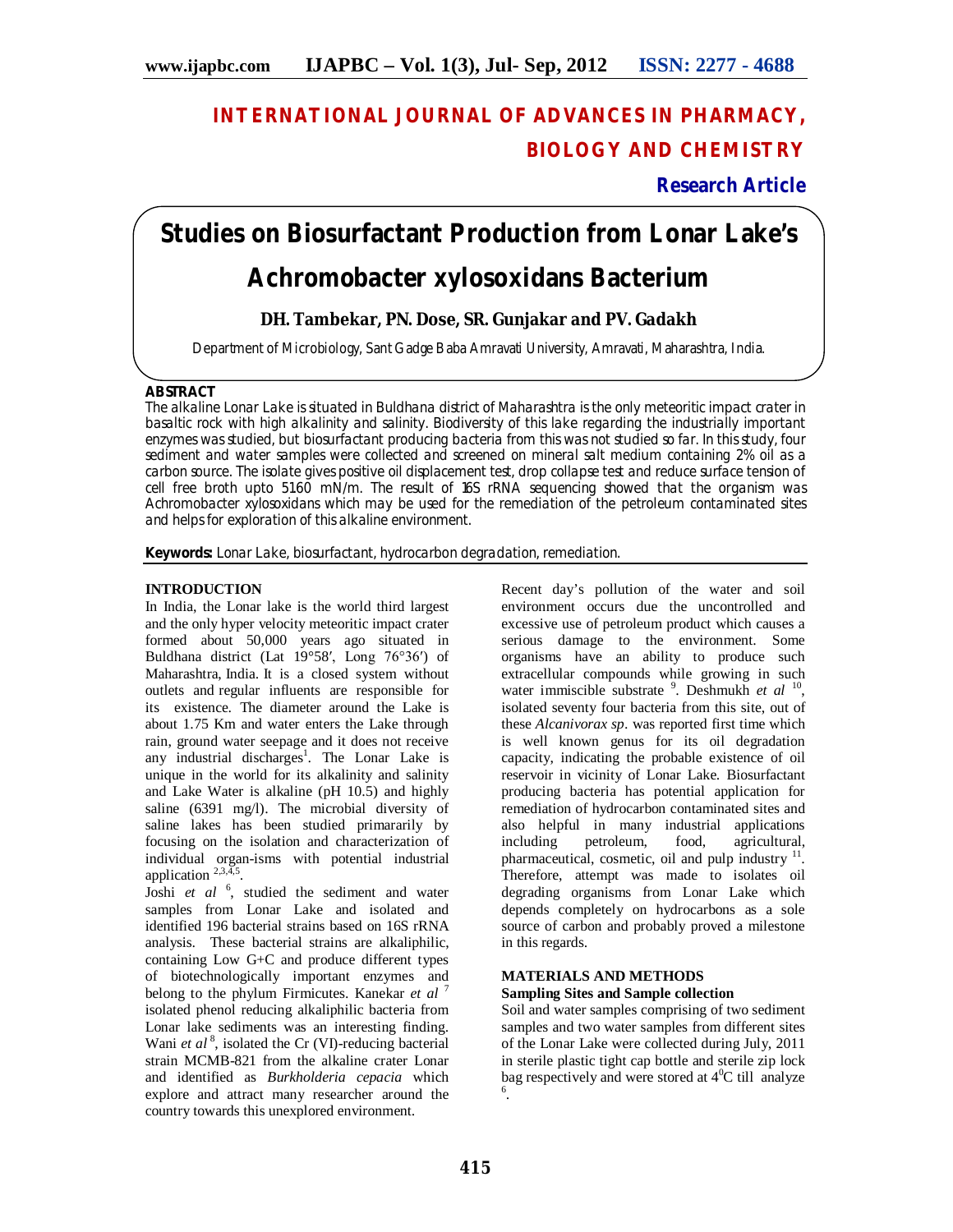#### **Enrichment of samples**

**S**oil (1g) and water (10ml) samples from Lonar Lake were separately inoculated in 250ml conical flask containing 100ml mineral salt medium having composition (g/l):NaNO<sub>3</sub> 2.5g; KCl 0.1g; KH<sub>2</sub>PO<sub>4</sub> 3.0g; K<sub>2</sub>HPO<sub>4</sub> 7.0g; CaCl<sub>2</sub> 0.01g; MgSO<sub>4</sub>.7H<sub>2</sub>O 0.5g and 5ml of trace element solution contains:<br>FeSO<sub>4</sub>.7H<sub>2</sub>O 0.116g/l; H<sub>3</sub>BO<sub>3</sub> 0.232g/l; FeSO<sub>4</sub>.7H<sub>2</sub>O 0.116g/l; H<sub>3</sub>BO<sub>3</sub> 0.232g/l;  $CoCl_2.6H_2O$  0.41g/l;  $CuSO_4.5H_2O$  0.008g/l;  $MnSO_4.H_2O$  0.008g/l;  $[NH_4]_6Mo_7O_{24}$  0.022g/l; ZnSO4 0.174g/l with 2% soybean oil as a sole source of carbon and were incubated at  $37^{\circ}$ C at 200rpm on rotary shaker for 7days and same<br>procedure was successively repeated for was successively repeated for enrichment.

#### **Isolation and biochemical characterization**

After enrichment the samples were inoculated on solid nutrient agar plate and well isolated and morphologically different colonies were selected and stock culture were prepared and stored at  $4^0C$ . All these isolates were further characterized by standard biochemical test according to Bergey's manual of systematic bacteriology.

#### **Preliminary screening for biosurfactant production**

Biochemically characterized isolates were cultured in mineral salt medium and incubated at  $37^{\circ}$ C for 7days at 200rpm on rotary shaker. After incubation broth was centrifuged at 8000rpm for 20min oil layer was discarded and supernatant were subsequently subjected for the preliminary screening.

#### **Surface tension measurements**

Surface tension reduction was measured using Krüss Hamburg Nr2215 Tensiometer by submerging the platinum ring in culture supernatant and the force required to pull it through the air–liquid interface was recorded. The results were compared to distilled water and medium composition as negative control<sup>12</sup>.

#### **Oil spreading method**

Fifty milliliter of distilled water added to the petridish followed by addition of 20µl of soybean oil, thin layer was allowed to form on water surface. Then 10µl of cell free supernatant was dropped on oil surface. The diameter of zone of clearing of oil surface was measured  $^{12}$ .

#### **Drop collapse method**

A modified drop collapse method was performed by using 96 well micro titer- plates containing 10µl soybean oil was equilibrated for an hour at room temperature. Then 10µl of culture supernatant was added to the surface of well and observed after 1 minute for collapsing of drop. Drop collapse test was considered positive when the drop diameter more than those produced by distilled water.

#### **Emulsification index**  $(E_{24})$

 $E_{24}$  of samples was determined by adding 2ml of soybean oil to 3ml of culture supernatant and vortex for 2 min with high speed and leave to stand for 24 hours. The  $E_{24}$  index is given as percentage of height of emulsified layer (mm) divided by total height of the liquid column  $\text{(mm)}^{\,13}$ .

$$
E_{24} = \frac{\text{Height of emulsion layer}}{\text{Height of total solution}} \quad X \quad 100\%
$$

#### **Identification of bacteria on the basis of 16S rRNA sequencing**

The culture showing biosurfactant production was further submitted to NCCS, Pune for 16S rRNA<br>sequencing. The resulting sequences were sequencing. The resulting sequences compared with sequences in the Gene bank database of  $NCBI<sup>14</sup>$  using the BLAST network service. Sequences obtained were submitted to RDP and match with known sequence.

#### **Methods for estimation of residual oil**

The method for estimating of residual oil in liquid broth was different from that for solid stuffing. The residual oil in broth was extracted with petroleum ether. For extraction of residual oil 10ml petroleum ether was added in the flask, after vigorous shaking flask were allowed to stand for 10min and organic

layer was collected by separating funnel. Oil layer containing petroleum ether was evaporated on sand bath and gravimetric estimation was made by weighing the quantity of oil in the beaker $^{15, 16}$ .

#### **RESULTS AND DISCUSSION**

While studying the biosurfactant producing bacteria from alkaline Lonar Lake, a total of four samples comprising of sediment and water samples during rainy season 2011 were collected and processed strictly on oil containing media. After sub-culturing for 4-5 times bacteria were isolated on solid nutrient agar plate. The bacteria were analyzed for standard biochemical test and further identified by 16S rRNA sequencing as *Achromobacter xylosoxidans*.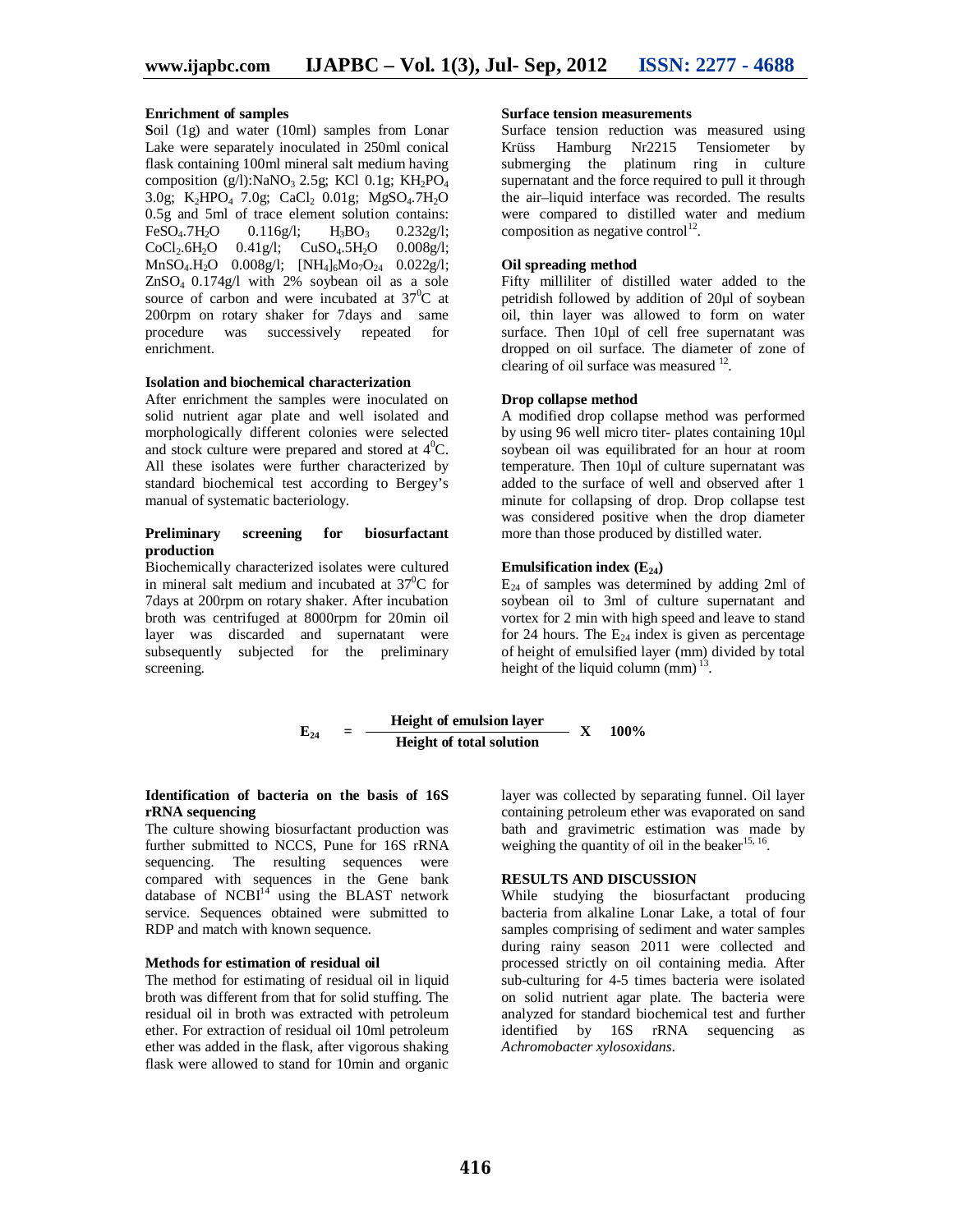| <b>Test</b>                                                                               | Result    | <b>Test</b>         | Result   | <b>Test</b>      | <b>Result</b> |  |  |  |
|-------------------------------------------------------------------------------------------|-----------|---------------------|----------|------------------|---------------|--|--|--|
| Colony shape                                                                              | Circular  | VP test             | Negative | Celloboise       | Negative      |  |  |  |
| Colour                                                                                    | White     | Citrate Utilization | positive | Sorbitol         | Negative      |  |  |  |
| Gram staining                                                                             | Negative  | Maltose             | Negative | Trehalose        | Positive      |  |  |  |
| Shape                                                                                     | Short rod |                     | Negative | Salicin          | Negative      |  |  |  |
| Arrangement                                                                               | Single    | Dextrose            | Positive | Sucrose          | Negative      |  |  |  |
| Negative<br>Urease                                                                        |           | Mannitol            | Negative | Fructose         | Negative      |  |  |  |
| Starch hydrolysis<br>Negative                                                             |           | Xylose              | Negative | Growth at $4^0C$ | Negative      |  |  |  |
| Indole                                                                                    | Negative  | Arabinose           | Negative | At $42^0C$       | Positive      |  |  |  |
| Methyl red                                                                                | Negative  | Raffinose           | Negative | At 6.5% NaCl     | Positive      |  |  |  |
| Bacteria on the basis of 16S rRNA : Achromobacter xylosoxidans subsp. xylosoxidans; CBMAI |           |                     |          |                  |               |  |  |  |
| 709                                                                                       |           |                     |          |                  |               |  |  |  |

| Table 1: Morphology and biochemical characteristic of bacteria |  |  |
|----------------------------------------------------------------|--|--|
|                                                                |  |  |

All selected isolates were gram negative short rod, aerobic and motile and ferment only dextrose and trehalose with acid production and utilized citrate (Table 1).

The isolates when studied for the biosurfactant production gives positive drop collapse test, oil displacement test and emulsify the oil layer upto 58%. Tambekar *et al*, <sup>17</sup> 2012 also isolated the biosurfactant producing bacteria from petroleum

contaminated soil, and reported *Pseudomonas aeruginosa* isolate emulsify the oil layer upto 57.14% and reduces the surface tension of broth<br>upto  $47.19 \text{mN/m}$  whereas. Achromobacter upto 47.19mN/m whereas, *Achromobacter xylosoxidans* isolated from Lonar Lake reduced the surface tension of culture supernatant upto 51.60 mN/m after 3days of incubation which was initially 64.65 mN/m and confirm the biosurfactant production (Table 2).

| OSOMAL DATABASE PI                                                                                        |  |  |  |  |
|-----------------------------------------------------------------------------------------------------------|--|--|--|--|
|                                                                                                           |  |  |  |  |
|                                                                                                           |  |  |  |  |
| GTCACTTCACGCGTTAGCTGCGCTACCAAGGCCCGAAGGCCCCAACAGCTAGTTGACATCGTTTAGGGCGTGGACTACCA                          |  |  |  |  |
| GGGTATCTAATCCTGTTTGCTCCCCACGCTTTCGTGCATGAGCGTCAGTGTTATCCCAGGAGGCTGCCTTCGCCATCGGTG                         |  |  |  |  |
|                                                                                                           |  |  |  |  |
| Achromobacter xylosoxidans strain CBMAI 709 16S ribosomal RNA gene,                                       |  |  |  |  |
| Lineage:                                                                                                  |  |  |  |  |
| Results for Query Sequence: segmatch_seq, 212 unique oligos                                               |  |  |  |  |
| norank Root (10) (match sequences)                                                                        |  |  |  |  |
| domain Bacteria (10)                                                                                      |  |  |  |  |
| phylum "Proteobacteria" (10)                                                                              |  |  |  |  |
| class Betaproteobacteria (10)<br>order Burkholderiales (10)                                               |  |  |  |  |
| family Alcaligenaceae (10)                                                                                |  |  |  |  |
| genus Achromobacter (10)                                                                                  |  |  |  |  |
|                                                                                                           |  |  |  |  |
| S000000970 - not calculated 0.953 1381 Alcaligenes sp.; 159; AJ002804                                     |  |  |  |  |
| S000012321 - not calculated 0.953 1393 Alcaligenes sp.; 151; AJ002802                                     |  |  |  |  |
| S000106588 - not_calculated 0.953 1405 Achromobacter xylosoxidans subsp. xylosoxidans; F; AJ491845        |  |  |  |  |
| S000107277 - not_calculated 0.953 1405 Achromobacter xylosoxidans subsp. xylosoxidans; A1; AJ491839       |  |  |  |  |
| S000108346 - not calculated 0.953 1397 Achromobacter xylosoxidans subsp. xylosoxidans; E; AJ491844        |  |  |  |  |
| S000118379 - not calculated 0.953 1402 Alcaligenes faecalis subsp. faecalis; 6818m-E; AJ508999            |  |  |  |  |
| $S000354949$ -not_calculated $0.958$ 1407 uncultured bacterium; KRA30+05; AY081976                        |  |  |  |  |
| S000824400 -not_calculated 0.967 1151 Achromobacter xylosoxidans subsp. xylosoxidans; CBMAI 709; DQ413030 |  |  |  |  |
| $S001600795$ - not_calculated 0.967 1362 uncultured Achromobacter sp.; F1 jan. 7; GQ416668                |  |  |  |  |
| S001744292 - not calculated 0.958 1326 [Streptomyces] sp. SDAP 101; GQ408915                              |  |  |  |  |
|                                                                                                           |  |  |  |  |

After the confirmation of biosurfactant production isolates BW1 was further studied for the hydrocarbon degradation potential by petroleum ether estimation method  $^{15, 16}$ .

**Table 2: properties of selected biosurfactant producing bacteria**

|                | <u> processore</u> province     |                                 |                                            |                                |                                      |  |  |
|----------------|---------------------------------|---------------------------------|--------------------------------------------|--------------------------------|--------------------------------------|--|--|
| <b>Isolate</b> | Drop<br><b>Collapse</b><br>test | Oil<br>spreading<br><b>Test</b> | <b>Emulsification</b><br><b>Index test</b> | ST of<br>supernatant<br>(mN/m) | ST of<br>media<br>with oil<br>(mN/m) |  |  |
| BW1            |                                 |                                 | 58%                                        | 51.60                          | 64.65                                |  |  |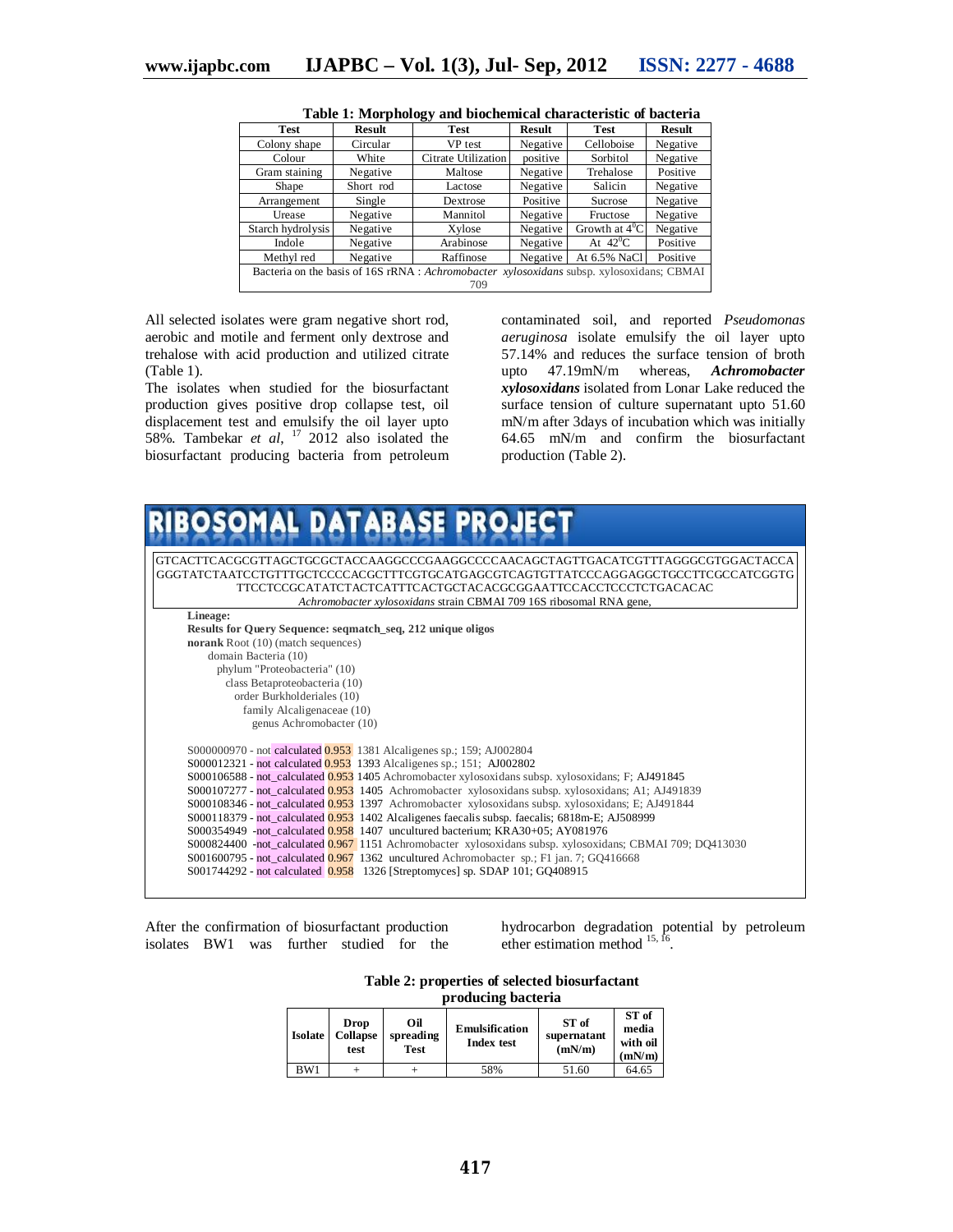Hydrocarbon degradation potential of the isolate shows the percent degradation of about 14.46% for first 24h incubation but as incubation period increases the percent degradation increases upto 25% but rate of degradation of the hydrocarbon decreases as the incubation period increases i.e. percent degradation rate is inversely proportional to the rate of degradation (Fig. 1 and 2)). Although, the largest application of biosurfactant is the oil<br>industry, for petroleum production and production and incorporation into oil formulations, oil spill bioremediation, removal of oil sludge from storage tanks and enhanced oil  $recovery^{18}$  (Desai and Banat, 1997) selected isolates will be used for the

bioremediation of the petroleum contaminated site as the organism has oil degradation capacity.

In the present study, the potential of the *Achromobacter xylosoxidans* to produce the biosurfactant from the alkaline Lonar Lake is indicative of the treasure of the diverse industrially important microorganism which may be exploited further for commercial point of view. This study suggests that the Lonar Lake is the extreme environment or system for the growth of organism. Biosurfactant obtained from organisms isolated from such environment might be useful in extreme environments such as temperate marine compartments and industrial systems where extremes of temperature are integral elements.



Conclusively, this study has shown that *Achromobacter xylosoxidans*, an organism isolated from Lonar Lake has ability to survive on such harsh environment and also has degradative potential for oil. Because of the substrate diversity of this organism it is adjudged as a good candidate for bioremediation of polluted sites and a potential resource for surface- active molecules of industrial importance.

#### **REFERENCES**

- 1. Thakker CD and Ranade DR . Alkalophilic Methanosarcina isolated from Lonar Lake. Curr Sci. 2002; 82:455- 458.
- 2. Jones BE, Grant WD, Duckworth AW and Owenson GG. Microbial diversity of soda lakes. Extremophiles. 1998;2:191-20
- 3. Horikoshi K . Alkaliphiles: Some applications of their products for biotechnology. Microbiol Mol Biol Rev. 1999;63:735-750.
- 4. Joshi AA, Kanekar PP, Sarnaik S and Kelkar A. Bacterial diversity of Lonar lake ecosystem. In: Banker SK, Mishra VR (Eds) Biodiversity of Lonar crater. Anamaya, New Delhi, 2005;71-75.
- 5. Tambekar DH, Pawar AL and Dudhane MN . Lonar lake water: Past and present. Nature Environ and Poll Technol. 2010; 9(2):217-221.
- 6. Joshi AA, Kanekar PP, Kelkar AS, Shouche YS, Vani AA, Borgave SB and Sarnaik SS. Cultivable bacterial diversity of alkaline Lonar Lake India. Microbiol Ecol. 2007;55(2):163-172.
- 7. Kanekar PP, Sarnaik SS and Kelkar AS Bioremediation of phenol by alkaliphilic bacteria isolated from alkaline Lake of Lonar, India. J Appl Microbiol (Suppl). 1999;85:1285-1335.
- 8. Wani R, Kodam KM, Gawai KR and Dhakephalkar PK. Chromate reduction by<br>Burkholderia cepacia MCMB-821, MCMB-821, isolated from the pristine habitat of alkaline Crater Lake. Appl Microbiol<br>Biotechnol. 2007:5:627-632: DOI Biotechnol. 2007;5:627–632; DOI 10.1007/s00253-007-0862-77.
- 9. Biria D, Magsoudi E, Roostaazad R, Dadafania H, Lofti A and Amoozegar MA. Purification and characterization of<br>novel biosurfactant produced by novel biosurfactant produced by Bacillus licheniformis MS3.world J Microbiol Biotechnol. 2010;26:871-878.